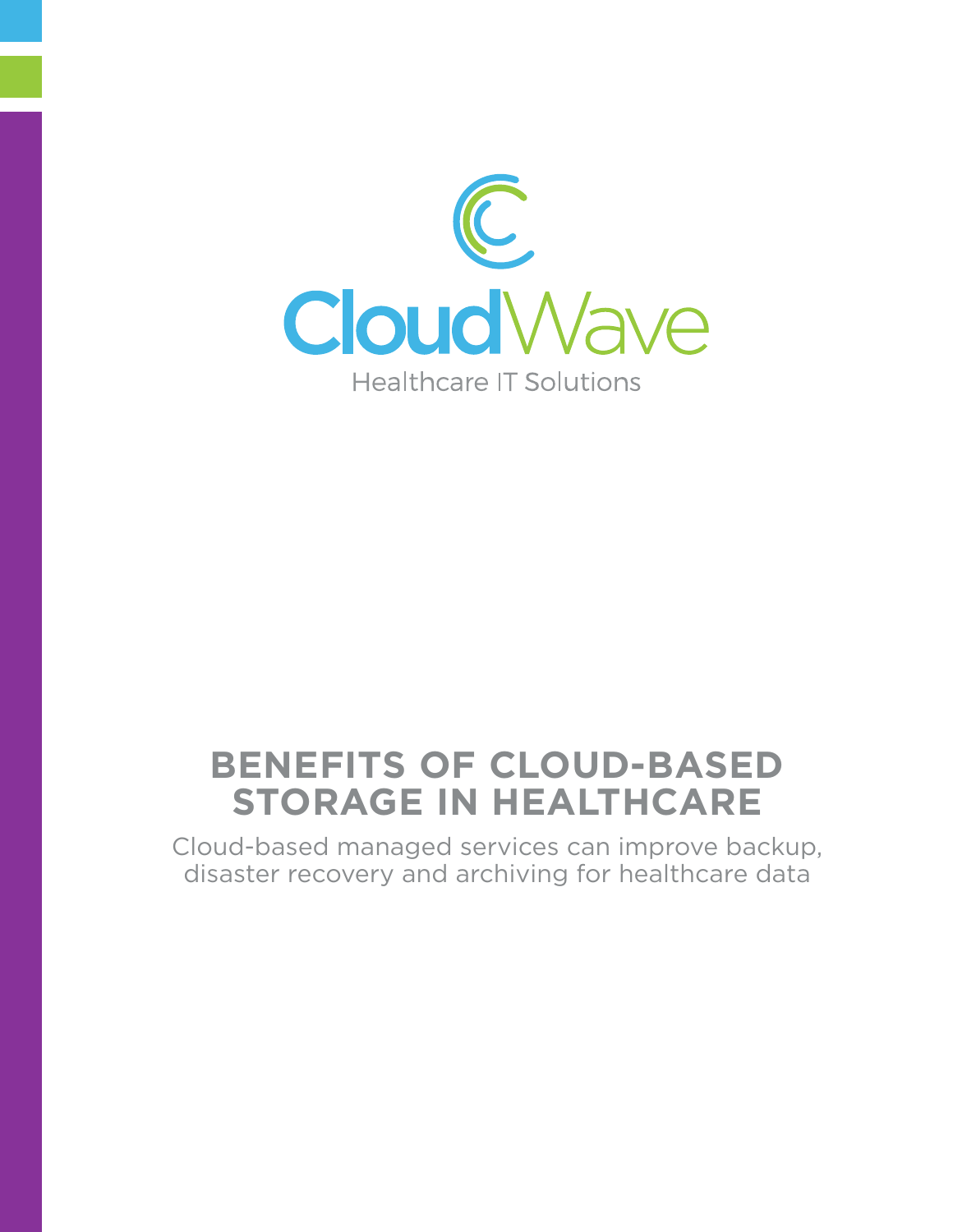# **Benefits of Cloud-Based Storage in Healthcare**

Cloud-based managed services can improve backup, disaster recovery and archiving for healthcare data

## **INTRODUCTION**

As healthcare records and clinical workflows are increasingly digitized, hospital IT departments are dealing with data volumes they never before considered, much less prepared for. This ocean of data not only consumes on-site storage as fast as IT can expand it, but also must be stored in accordance with stringent compliance regulations regarding security, availability and accessibility.

Healthcare IT has always been on a tight budget, but now even those dollars are shrinking as hospitals rush to modernize facilities in order to compete in a new consumer-driven market. IT departments must find a way to manage the enormous volumes of data that threaten to overwhelm their infrastructures while keeping it all available, accessible and safe. The question is how to do more—and do it better—with less.

## **Evolving healthcare data backup and archiving requirements**

In the past, healthcare data backup and storage was fairly simple. IT departments could archive data without too much concern for its longevity or future access. It's hard to believe now, but there was once a time when there was no such thing as high-availability requirements, and security concerns were virtually nonexistent. As a result, tape backup and off-site storage was a perfectly acceptable solution.

Today, health data must be kept secure and available for indefinite future access. There are state and federal regulations that come with hefty noncompliance penalties for data retention and downtime violations and data loss. Data is needed regularly and must be maintained for increasingly longer periods

of time, anywhere from decades to forever. Data quantity and quality of access are only two of the primary IT challenges. Security threats are growing exponentially as black market data becomes more valuable and ransomware becomes a lucrative endeavor.

Access to patient records and other data is no longer a workflow tolerant of delays. Clinicians need access to digitized records unpredictably and immediately. Digital records have not only become important to better productivity and workflows, but are now critical for improved patient care.

# **The trouble with tape**

As a result of these evolving demands and requirements, tape-based backup and storage is no longer a viable solution. Though often cheaper, archiving or backing up to tape can result in unreliable restoration, severe access delays and potential data loss.





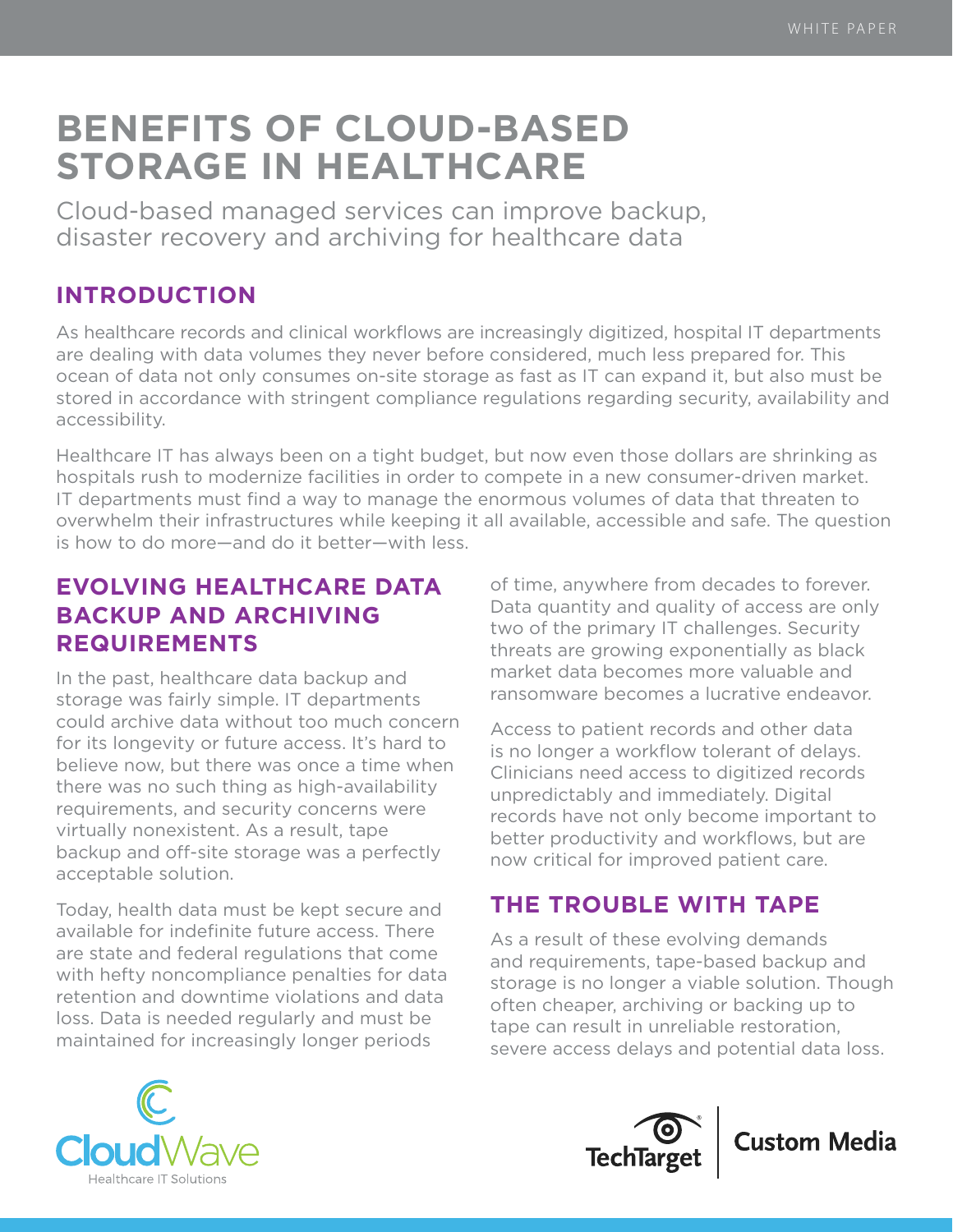

It is clear healthcare IT needs a modern approach to data storage and access, but perennial budget challenges can hinder policy and technology adoption. For example, hospital data centers are the lowest priority for floor space and capital expense dollars, leaving IT with unpredictable access to funding. Because IT does not drive patient revenue in the way new hospital wings or diagnostic equipment does, getting funding for modernized IT can be all but impossible. Overall, healthcare IT budgets are tight and hospital IT departments are understaffed and underequipped.

## **Solving healthcare IT challenges with cloudbased storage**

Cloud-based storage can solve many modern healthcare IT challenges. Properly managed, cloud storage provides better backups, dependable disaster recovery and improved, accessible storage and archiving.

Recurring difficulties in managing and validating backups are one of the main drivers for the adoption of cloud-based storage. Without it, healthcare IT departments still struggle to perform backups and then validate their viability for restoration. Many are still storing all their backup copies on premises, which violates regulations that require

hospitals to have a remote copy of healthcare data for recovery in the event of a disaster.

#### **Cloud-based backup:**

- Gets data out of the data center
- Provides higher availability than tape
- Is more secure
- Provides protection against ransomware attacks by limiting access to applicationspecific APIs
- Provides immediately accessible data
- Is instantly scalable
- Allows organizations to instantly restore byte-, block- or file-level data
- Operationalizes expenses so IT doesn't have to compete for Capex dollars

Cloud-based storage and backup also enables hospitals to develop a dependable disaster recovery strategy, a compliance element required by the Health Insurance Portability and Accountability Act (HIPAA). As if noncompliance penalties were not economically crippling enough, downtime can cost hospitals up to \$8,000 a minute in patient revenue and can have a massively negative impact on patient trust.

Patient care also relies on technology, and any amount of downtime can have dangerous implications in acute care situations. With tape backup, getting back online requires retrieving data from the off-site storage vendor, which can take days, and then building a new system using in-house staff.

While cloud-based storage is an enabling element of solving these issues, it is not itself a holistic solution. Healthcare still needs intelligent applications to back up to cloud storage, archive infrequently accessed data, and track the location of all patient records and data to effectively service end-user requests. This technology, though, can be an operational burden, which mere cloud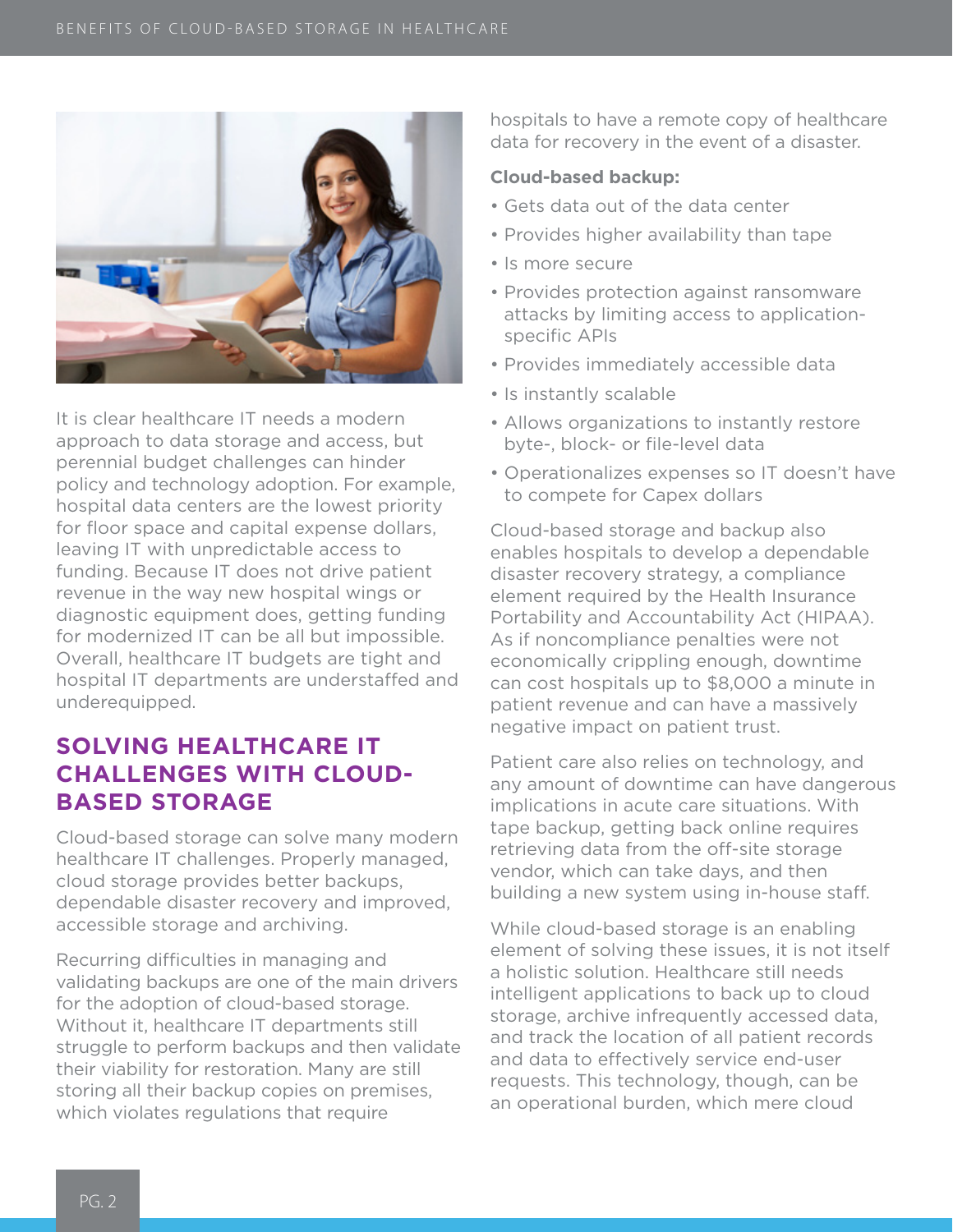storage does little to abate. Sourcing cloudbased storage from a managed service provider creates a more complete solution by offloading many of the operational difficulties.

## Disaster recovery:

With managed cloud services, responsibility for recoverability shifts to the service provider. In a disaster, experts will restore the system immediately. Since IT will be running workloads out of a cloud data center instead of an on-site data center, in a disaster, all the hospital needs to stay productive is an Internet connection. After the disaster, the production system is restored to the last successful backup and normal operations resume quickly.

With managed cloud services, service providers test the backup and recovery infrastructure to ensure it will work when needed. It is a small but critical detail; most on-site disaster recovery plans are never tested and often fail. By shifting restoration responsibility to managed service experts, hospital IT is free to deal with other aspects of disaster response, including the well-being of their own families.

### Backup:

Managed cloud-based backups build on the economic model, scalability and reliability

of cloud-based storage by also solving the operational burdens of performing, troubleshooting and validating backups. A service provider can assume the responsibility for data encryption, protection, security and retention, enabling compliance and peace of mind.

### Archiving:

Using cloud-based storage to build an archive for information lifecycle management solves many operational challenges. Implementing such a strategy can help eliminate shadow IT, or infrastructure installed without approval. Because it's fast, DIY storage is tempting for departments that generate massive amounts of data. However, it plagues the hospital IT department, which learns about DIY storage only when it breaks or more storage is needed. As such, it is neither secure nor compliant, and it often isn't compatible with other systems.

Cloud-based archive systems give departments the on-demand capacity they want without putting the hospital at risk of noncompliance or data loss. This approach eliminates the need to guess what longterm growth will be, which can result in departments overpaying. As departments need to scale, they'll pay only for what they use.